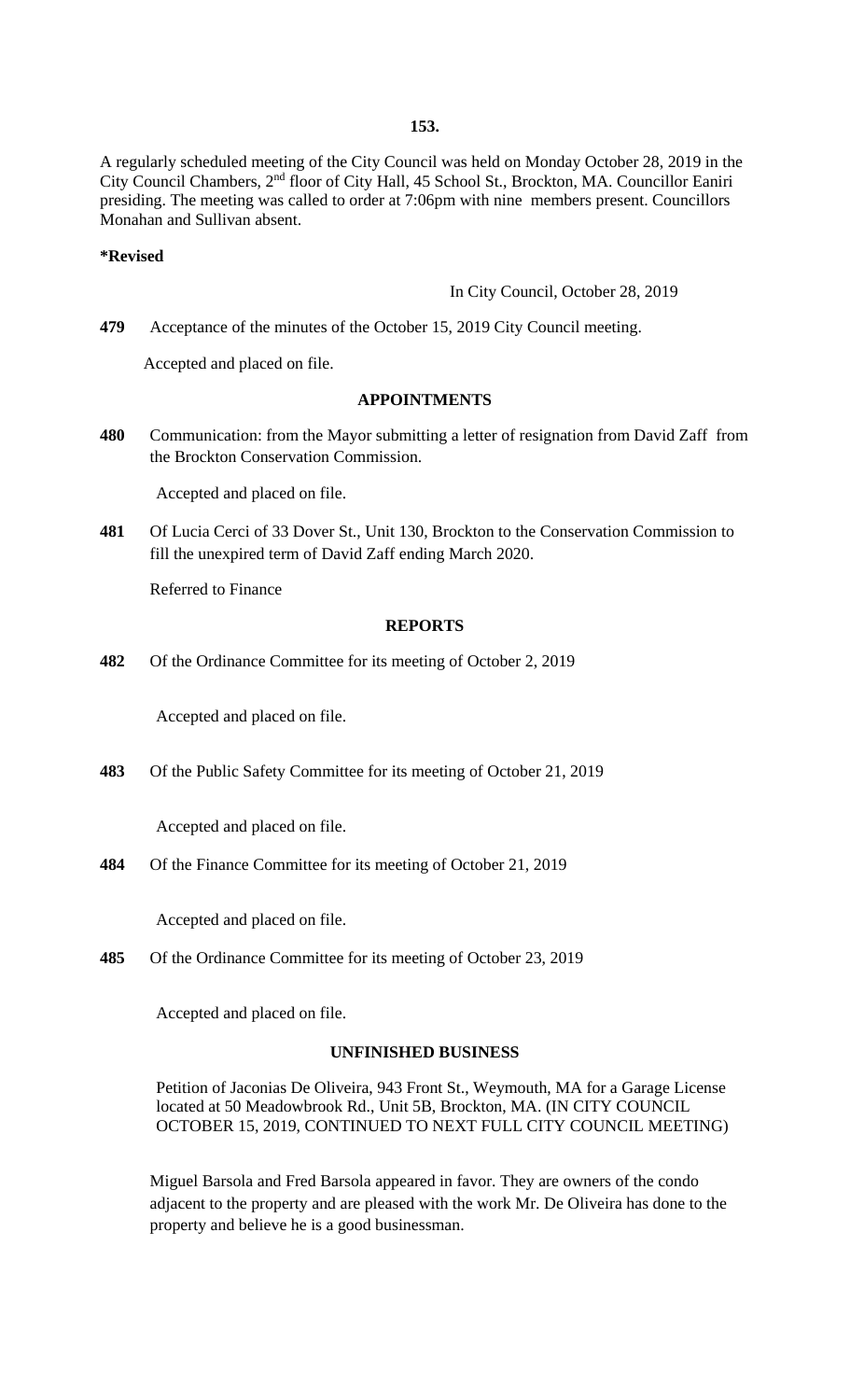No one was in opposition.

Hearing held.

Councillor Nicastro stated that Mr. De Oliveira is present. She has met with him and his wife twice. Currently there are 3 condos changing hands at 50 Meadowbrook Rd. Mr. De Oliveira's petition is not a transfer, as there was never a garage license at this location. All that is available for him to apply for at this time is the garage license. What has been discovered during the pendency of this matter, is that the property at 50 Meadowbrook Rd. is zoned Industrial and Industrial does not include a Garage or Auto Repair Shop until or unless they get a variance. She confirmed this with Mr. Nessralla, the City Solicitor and he told her to pass on this information. She made the petitioner aware of this on Oct 18.

The Council President stated that there will be no granting of licenses for that address according to City Solicitor Attorney Nessralla, until or unless a variance is approved.

Hearing closed.

Councillor Farwell motioned to table and was properly seconded. The motion carried by a hand vote.

Councillor Nicastro motioned to take items **9-11** collectively and was properly seconded. The motion carried by a hand vote.

Petition of Jason Correia Lopes and Nelson Rocha Lopes, 360 Ferry St., Fall River, MA for a Transfer of Garage License located at 50 Meadowbrook Rd., Unit 3, Brockton, MA . (IN CITY COUNCIL OCTOBER 15, 2019, CONTINUED TO NEXT FULL CITY COUNCIL MEETING)

Petition of Jason Lopes and Nelson Lopes dba Classic Auto Body and Repair, 360 Ferry St., Fall River, MA for a Transfer of Motor Vehicle Repair Mechanical License located at 50 Meadowbrook Rd., Unit 3, Brockton, MA . (IN CITY COUNCIL OCTOBER 15, 2019, CONTINUED TO NEXT FULL CITY COUNCIL MEETING)

Petition of Jason Lopes and Nelson Lopes dba Classic Auto Body and Repair, 360 Ferry St., Fall River, MA for a Transfer of Motor Vehicle Repair Body License located at 50 Meadowbrook Rd., Unit 3, Brockton, MA. (IN CITY COUNCIL OCTOBER 15, 2019, CONTINUED TO NEXT FULL CITY COUNCIL MEETING)

Councillor Nicastro motioned to postpone the 3 hearings to November 25, 2019 City Council meeting, because the petitioners are out of the country at this time and they have requested that the hearings be postponed until second council meeting in November, and was properly seconded. The motion carried by a hand vote.

**443** Order: An Order to delete Section 2-141 Wage and Personnel Board in its entirety. (FAVORABLE)

Passed to a third reading by a hand vote.

**444** Appointment of Eric S. Smith as a Special Police Officer of the City of Brockton for a one year term ending January 2020. (FAVORABLE)

Confirmed by a roll call vote taken by "yeas" and "nays"; nine members present and all voting in the affirmative. Councillors Monahan and Sullivan absent.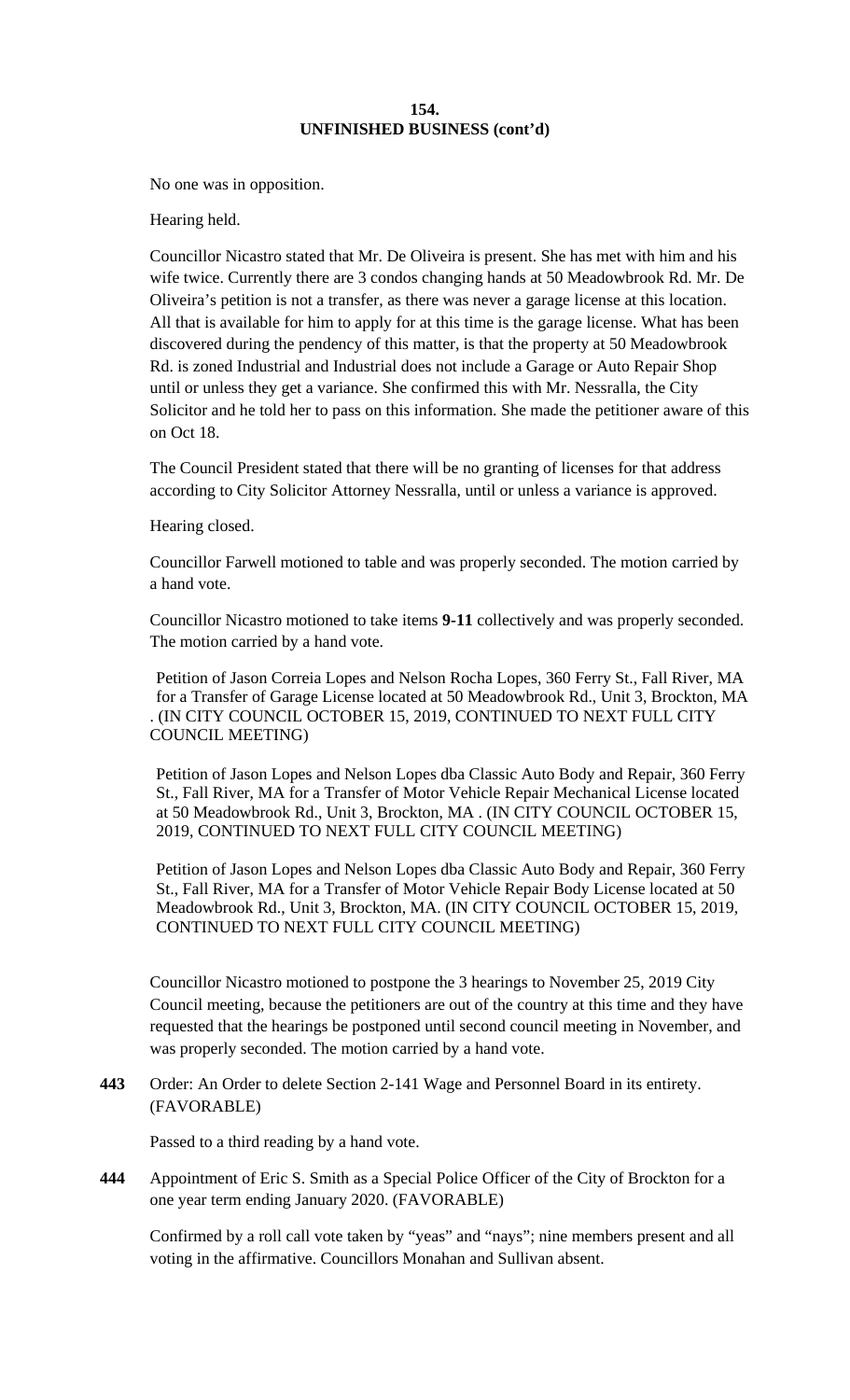**445** Re-appointment of William Scharnick, 82 Main Street, P.O. Box 941, Marion, MA as a Constable in the City of Brockton for a term of three (3) years. (FAVORABLE)

Confirmed by a roll call vote taken by "yeas" and "nays"; nine members present and all voting in the affirmative. Councillors Monahan and Sullivan absent.

**446** Reappointment of Carlos Varela, 40 Briarcliff Rd., Brockton to the Brockton Community Cable Television Board for a term of three years, to fulfill the unexpired term ending September 2021. (FAVORABLE)

Confirmed by a roll call vote taken by "yeas" and "nays"; nine members present and all voting in the affirmative. Councillors Monahan and Sullivan absent.

**468** Ordered: That the Brockton City Council, acting on behalf of the City of Brockton, approve the request of a Right of Easement for National Grid as approved by the Park Commission in its meeting of September 12, 2019, as stipulated. (FAVORABLE/FINANCE) (REFERRED TO PLANNING- an email from the Director of Planning and Economic Development stated that the Planning Department would not have jurisdiction over the property, so there is no recommendation).

Adopted by a roll call vote taken by "yeas" and "nays"; nine members present and all voting in the affirmative. Councillors Monahan and Sullivan absent.

**469** Ordered: that sum of \$4,900,000 is appropriated to pay costs of sewer system rehabilitation work, including, but not limited to, projects designed to address sources of exfiltration, infiltration and inflow, and sections of undersized pipe, and for the payment of all costs incidental and related thereto, and that to meet this appropriation, the Treasurer with the approval of the Mayor, is authorized to borrow said amount under and pursuant to M.G.L. c.44, §§7 and 8, or pursuant to any other enabling authority, and to issue bonds or notes of the City therefor. (FAVORABLE)

Passed to a third reading, by a hand vote.

**402** Order: An Order for the City to Seek Authorization for the Acceptance of Streets in the City of Brockton. Purpose Common convenience and necessity requires the acceptance of streets in the City of Brockton as public ways for purposes of public access, repairs, snow removal, emergency vehicle access, maintenance, and care of all roads in the City of Brockton. (PLANNING BOARD SUGGESTED THAT BEFORE FURTHER ACTION IS TAKEN ON THIS MATTER, THAT A COMMITTEE TO INCLUDE MEMBERS OF THE CITY COUNCIL, DPW, LAW DEPARTMENT AND PLANNING DEPT. BE FORMED TO FURTHER ASSSESS THE COST TO THE CITY OF BROCKTON/PLANNING) (UNFAVORABLE/FINANCE)

Failed adoption by a roll call vote taken by "yeas" and "nays"; nine members present and two voting in the affirmative. Councillors Asack, Cruise, Eaniri, Farwell, Lally, McGarry, and Nicastro voting in the negative. Councillors Monahan and Sullivan absent.

**470** Ordered: That the City Council amends the Water Purchase Agreement, which originated on May 22, 2002 and was amended on September 6, 2018, between the City of Brockton and Aquaria, LLC. (FAVORABLE)

Adopted by a roll call vote taken by "yeas" and "nays"; nine members present and all voting in the affirmative. Councillors Monahan and Sullivan absent.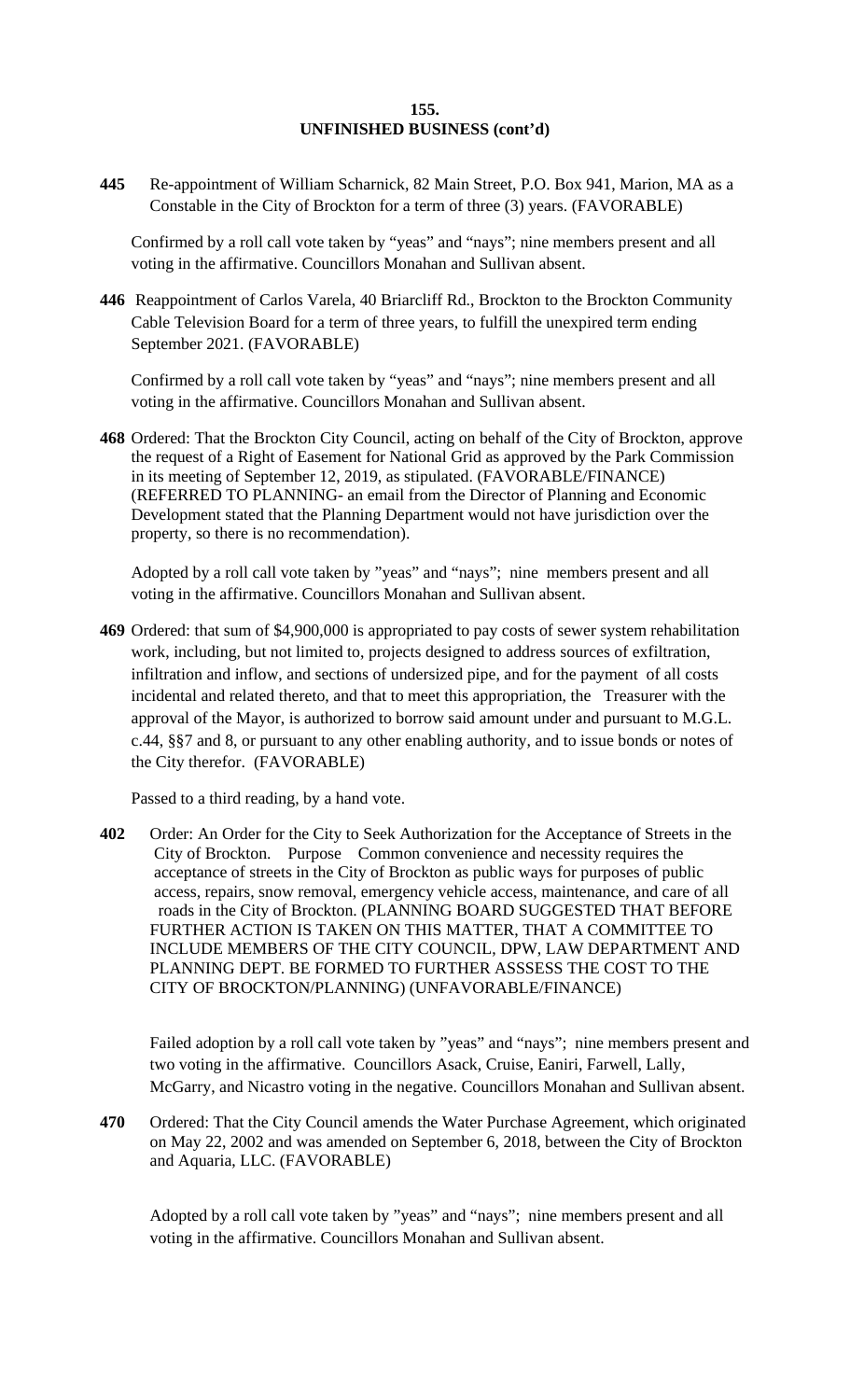**473** Ordered: Acceptance and expenditure of the total grant funds in the amount of \$9,997.05 From: Massachusetts Emergency Management Agency-FFY2018 Emergency Management Performance Competitive Grant To: Brockton Emergency Management Agency-FFY2018 Emergency Management Performance Competitive Grant Fund. (FAVORABLE)

Adopted by a roll call vote taken by "yeas" and "nays"; nine members present and all voting in the affirmative. Councillors Monahan and Sullivan absent.

**478** Ordered: Acceptance and expenditure of the total grant funds in the amount of to \$12,000 From: Massachusetts Department of Public Health, Bureau of Substance Abuse Addiction Services (BSAS)-FY2020 First Responders Naloxone Grant To: Brockton Police Department-FY2020 First Responders Naloxone Grant Fund. (FAVORABLE)

Adopted by a roll call vote taken by "yeas" and "nays"; nine members present and all voting in the affirmative. Councillors Monahan and Sullivan absent.

**466** Ordered: The Department of Public Works would like to request that the City Council consider implementing a new Ordinance to the Revised Ordinances of the City of Brockton: "Illicit Discharge and Connection Stormwater Ordinance" (FAVORABLE TO DRAFT ORDINANCE)

Recommendation to draft an ordinance was adopted by a hand vote.

**431** Ordinance: An Ordinance Amending the Revised Ordinances of the City of Brockton, Chapter 23-Water, Sewer and Sewage Disposal, Article III-Sewer and Sewerage Disposal to add reference to Best Management Practices and also to amend sections 23-38 through 23-92.(FAVORABLE)

Passed to a third reading, by a hand vote.

Councillor Farwell wanted to speak before the councilors voted on the 2 petitions, he likes to explain why he votes the way he does and part of the reason that they license various types of businesses is to have an accounting as to who they are, how they operate and for consumer protection. This particular applicant has had 2 civil actions brought against him and he owes approximately \$89,000 to people. Given that and given that the judgement was after a full court hearing, not an allegation, and because of consumer protection, he is going to vote no on this. Particularly when we are going to be dealing with second hand articles and precious metal and gems, it just seems to him that it calls for additional scrutiny by the council and those kind of outstanding judgments, in his opinion, do not lend itself well to him voting for it for approval.

Councillor Asack wanted to make a comment in consideration as to what Councillor Farwell has stated, she stated that Councillor Farwell was the chair of Public Safety and she serves on the Public Safety Committee and she would like people at home to know that this applicant came before the committee and this applicant has been in business for over 20 years. It is nothing that is new and all there doing is a transfer of a license from one location to another. The councilors take into consideration why we support certain businesses and on of the reasons she did support this, is they want business owners to stay in business to be able to pay off their debt. If we don't help them to stay in business, how will they pay off their debts to society?

Petition of Hector Sabillon, dba Trader's World Brockton, LLC, 723 Belmont St., Brockton, MA for a Transfer of Second Hand Articles License from 21 Torrey St., Brockton, MA. (FAVORABLE)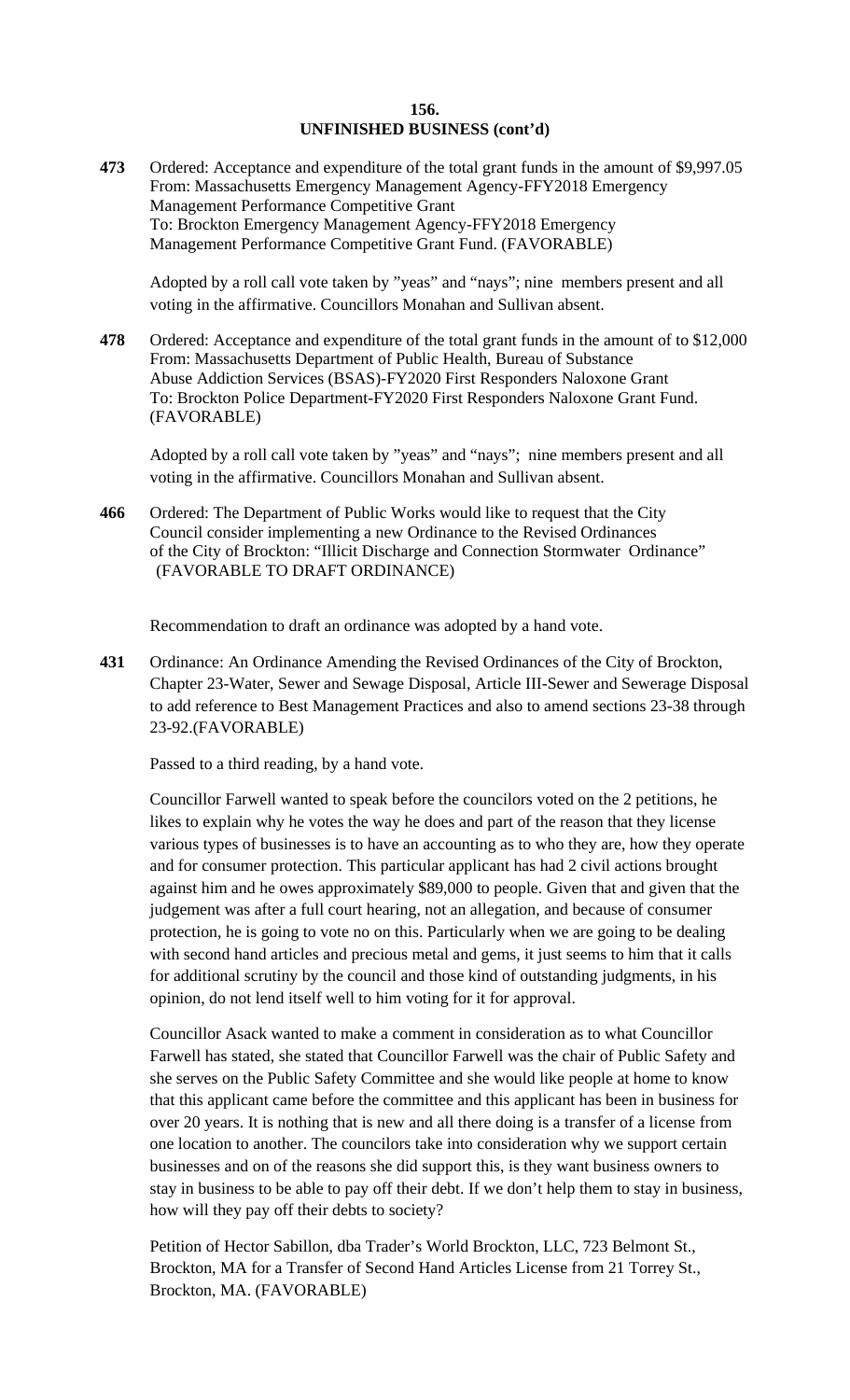Granted by a roll call vote taken by "yeas" and "nays"; nine members present with five voting in the affirmative. Councillors Beauregard, Derenoncourt, Farwell, and Nicastro voting in the negative. Councillors Monahan and Sullivan absent.

Petition of Hector Sabillon, dba Trader's World Brockton, LLC, 723 Belmont St., Brockton, MA for a Transfer of Second Hand Precious Metals and Gems License from 21 Torrey St., Brockton, MA. (FAVORABLE)

Granted by a roll call vote taken by "yeas" and "nays"; nine members present with five voting in the affirmative. Councillors Beauregard, Derenoncourt, Farwell, and Nicastro voting in the negative. Councillors Monahan and Sullivan absent.

# **ORDERS**

**486** Ordinance: An Ordinance Amending Article II of the City Ordinances Be it Ordained by the City Council of the City of Brockton as follows: That Sections 4-21 through Sections 4-28 of Chapter IV is hereby amended as follows: Sec. 4-201. - Definitions. (Relative to Certificate of Fitness)

Referred to Ordinance

**487** Ordinance: An Ordinance Amending Article III of the City Ordinances Be it Ordained by the City Council of the City of Brockton as follows: That Sections 4-40 of Chapter IV is hereby amended by adding the following: Sec. 4-40.1 PROBLEM PROPERTIES TASK FORCE

Referred to Ordinance

**488** Ordinance: An Ordinance Amending Article III of the City Ordinances Be it Ordained by the City Council of the City of Brockton as follows: That Sections 2-186 of Chapter II is hereby amended by adding the following: Sec. 2-186. - Assistant city solicitor.

Referred to Ordinance

**489** Ordinance: An Ordinance Amending Article III of the City Ordinances Be it Ordained by the City Council of the City of Brockton as follows: That Sections 2-127 of Chapter II is hereby amended by adding the following: Sec. 2-127. - Pay plan.

Referred to Ordinance

**490** Resolve: to invite a representative from the Justice Center of Southeast Massachusetts, to present to the city council proposals currently being reviewed in this state legislative session in the Joint Judiciary Committee the HOMES ACT and CEC Bill.

Referred to Finance

Councillor's Recognition

# **LATE FILES**

Councillor Beauregard motioned to accept a late file and was properly seconded. The motion carried by a hand vote.

Communications: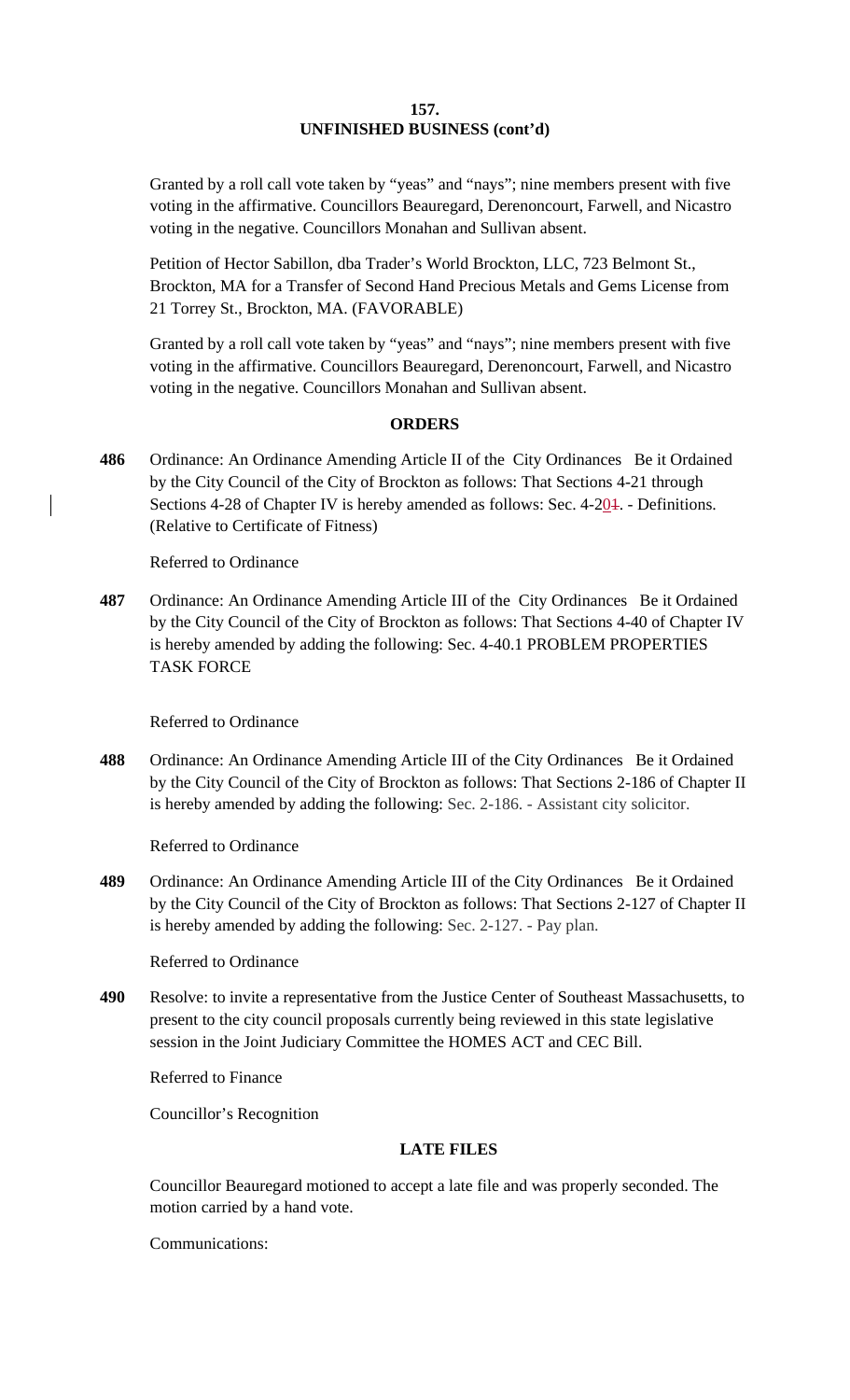# **158. LATE FILES (cont'd)**

**491** From the Mayor's Office Grants Coordinator requesting that the City Council authorize the acceptance and expenditure of the grant award in the amount of \$336,520 from Executive Office of Energy and Environmental Affairs (EEA)-Parkland Acquisitions and Renovations for Communities (PARC) Grant to Mayor's Office- Parkland Acquisitions and Renovations for Communities (PARC) Grant Fund. These funds will be used for the John L. O'Donnell playground. The total cost of the project is \$523,600 with the required match of \$157,080 to come from Community Development Block Grant Funds (CDBG)

Accepted and placed on file

**492** From the Mayor in accordance with M.G.L., Ch. 44, recommending that the City Council authorize the acceptance and expenditure of the grant award in the amount of \$336,520 from Executive Office of Energy and Environmental Affairs (EEA)-Parkland Acquisitions and Renovations for Communities (PARC) Grant to Mayor's Office-Parkland Acquisitions and Renovations for Communities (PARC) Grant Fund. These funds will be used for the John L. O'Donnell playground. The total cost of the project is \$523,600 with the required match of \$157,080 to come from Community Development Block Grant Funds (CDBG)

Accepted and placed on file

**493** From the CFO in accordance with Section 5 of Ch. 324 of the Acts of 1990, certifying the acceptance and expenditure of the grant award in the amount of \$336,520 from Executive Office of Energy and Environmental Affairs (EEA)-Parkland Acquisitions and Renovations for Communities (PARC) Grant to Mayor's Office- Parkland Acquisitions and Renovations for Communities (PARC) Grant Fund.

Accepted and placed on file

**494** Ordered: An Resolution To File And Accept Grants With And From The Commonwealth Of Massachusetts, Executive Office Of Energy And Environmental Affairs For The Parkland Acquisitions And Renovations To John L. O'Donnell Playground.

# Referred to Finance

Councillor Nicastro motioned to accept a late file and was properly seconded. The motion carried by a hand vote.

**495** Resolve: To invite Mr. Robert Jenkins, in his capacity as Executive Director of the Brockton Redevelopment Authority ("BRA"), to present to the City Council updated information on the BRA's construction of the Municipal Parking Garage including the construction schedule, budget, and currently expected completion date, and any other related information.

# Referred to Finance

Councillor Cruise motioned to accept a late file and was properly seconded. The motion carried by a hand vote.

**496** Ordinance: Be it ordained by the Brockton City Council an Ordinance establishing the City of Brockton Stormwater Management Manual for best practices for the Illicit Discharge and Connection Stormwater Ordinance to establish methods for controlling the introduction of pollutants into the municipal separate storm sewer system (MS4) in order to comply with the requirements of the National Pollutant Discharge Elimination System (NPDES) permit process. This ordinance shall be